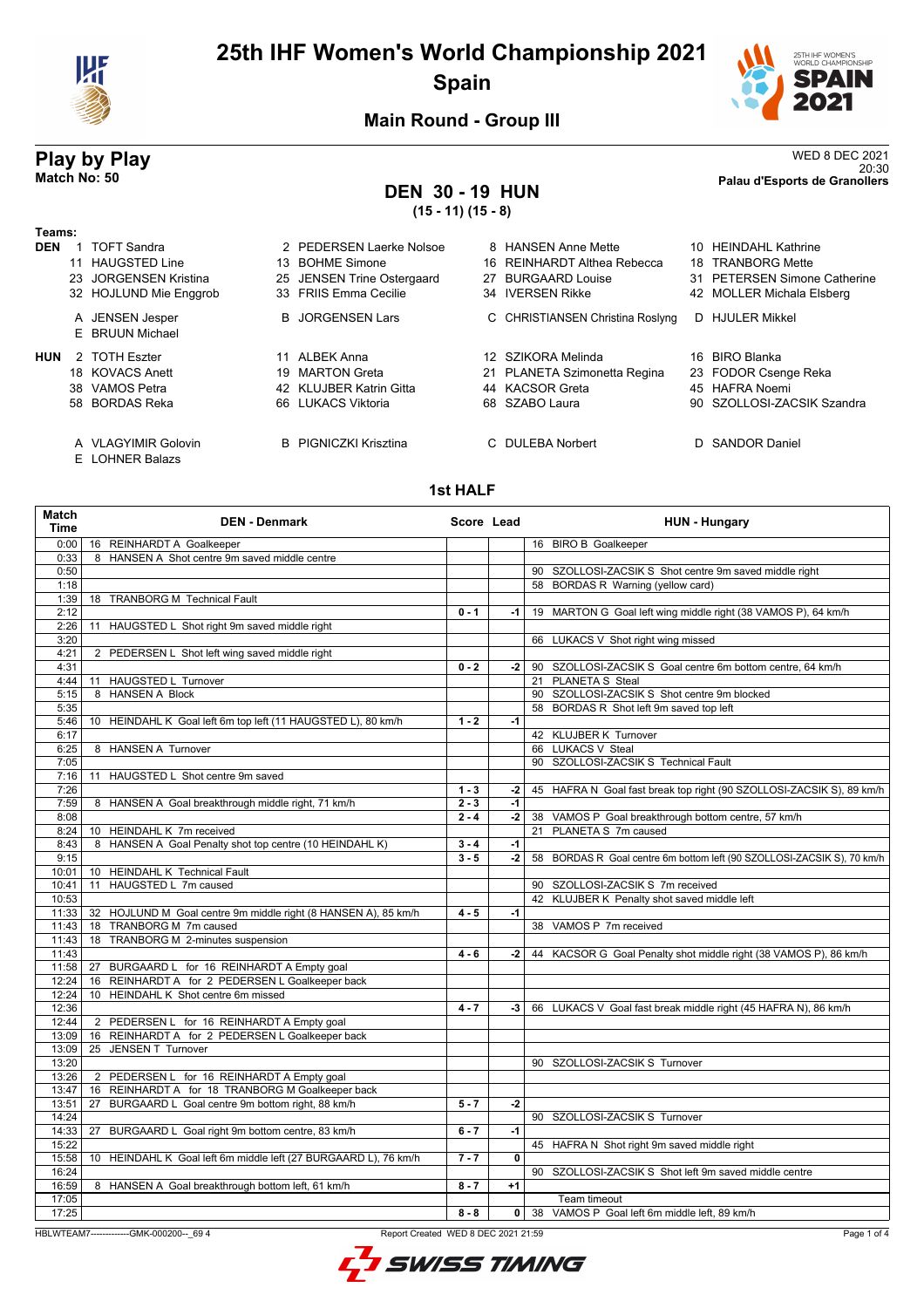



### **Main Round - Group III**

**Play by Play**<br>Match No: 50<br>Palau d'Esports de Granollers 20:30 **Match No: 50 Palau d'Esports de Granollers**

#### **DEN 30 - 19 HUN (15 - 11) (15 - 8)**

**1st HALF**

| 8 HANSEN A Goal left 6m middle left, 77 km/h<br>$9 - 8$<br>17:44<br>$+1$<br>18:16<br>68 SZABO L Shot breakthrough saved bottom right<br>18:29<br>$+2$<br>34 IVERSEN R Goal breakthrough top right<br>$10 - 8$<br><b>BURGAARD L 7m caused</b><br>38 VAMOS P 7m received<br>18:59<br>27<br>18:59<br>BURGAARD L 2-minutes suspension<br>27<br>18:59<br>$10 - 9$<br>44 KACSOR G Goal Penalty shot bottom left (38 VAMOS P), 84 km/h<br>$+1$<br>19:17<br>18 TRANBORG M for 16 REINHARDT A Empty goal<br>HOJLUND M Goal breakthrough middle left, 93 km/h<br>$11 - 9$<br>$+2$<br>19:38<br>32<br>16 REINHARDT A for 2 PEDERSEN L Goalkeeper back<br>19:40<br>20:10<br>45 HAFRA N Shot left 9m missed<br>32 HOJLUND M for 16 REINHARDT A Empty goal<br>20:17<br>16 REINHARDT A for 32 HOJLUND M Goalkeeper back<br>20:40<br>20:40<br>68 SZABO L 2-minutes suspension<br>23 JORGENSEN K for 16 REINHARDT A Empty goal<br>20:49<br>34 IVERSEN R Shot right 6m saved middle centre<br>20:55<br>16 REINHARDT A for 27 BURGAARD L Goalkeeper back<br>21:11<br>2 PEDERSEN L Goal left wing bottom right (8 HANSEN A), 84 km/h<br>21:24<br>$12 - 9$<br>$+3$<br>21:58<br>90 SZOLLOSI-ZACSIK S Technical Fault<br>22:23<br>23 JORGENSEN K Shot centre 9m missed<br>22:35<br>2 TOTH E for 16 BIRO B Empty goal<br>16 BIRO B for 68 SZABO L Goalkeeper back<br>22:53<br>22:59<br>2 TOTH E Goal right 9m middle left (21 PLANETA S), 88 km/h<br>$12 - 10$<br>$+2$<br>23:19<br>2 PEDERSEN L Shot left wing missed<br>23:55<br>66 LUKACS V Shot right wing saved middle right<br>58 BORDAS R 2-minutes suspension<br>24:50<br>25:03<br>23 JORGENSEN K Goal left 6m bottom right, 76 km/h<br>$13 - 10$<br>$+3$<br>25:14<br>68 SZABO L for 16 BIRO B Empty goal<br>19 MARTON G Shot left wing saved bottom left<br>25:35<br>25:36<br>16 BIRO B for 2 TOTH E Goalkeeper back<br>26:14<br>2 PEDERSEN L Goal left wing top right (23 JORGENSEN K), 70 km/h<br>$14 - 10$<br>$+4$<br>26:26<br>2 TOTH E for 16 BIRO B Empty goal<br>2 TOTH E Shot breakthrough missed<br>26:53<br>26:54<br>16 BIRO B for 58 BORDAS R Goalkeeper back<br>32 HOJLUND M 7m received<br>21 PLANETA S 7m caused<br>27:29<br>27:42<br>JORGENSEN K Goal Penalty shot middle right (32 HOJLUND M), 75 km/h<br>$15 - 10$<br>$+5$<br>23<br>28:44<br>$15 - 11$<br>90 SZOLLOSI-ZACSIK S Goal left 9m top left, 84 km/h<br>$+4$<br>29:28<br>27 BURGAARD L Shot left 9m saved bottom right<br>18 KOVACS A Turnover<br>29:39<br>29:58<br>8 HANSEN A Turnover<br>21 PLANETA S Steal | Match<br><b>Time</b> | <b>DEN - Denmark</b> | Score Lead | <b>HUN - Hungary</b> |
|-----------------------------------------------------------------------------------------------------------------------------------------------------------------------------------------------------------------------------------------------------------------------------------------------------------------------------------------------------------------------------------------------------------------------------------------------------------------------------------------------------------------------------------------------------------------------------------------------------------------------------------------------------------------------------------------------------------------------------------------------------------------------------------------------------------------------------------------------------------------------------------------------------------------------------------------------------------------------------------------------------------------------------------------------------------------------------------------------------------------------------------------------------------------------------------------------------------------------------------------------------------------------------------------------------------------------------------------------------------------------------------------------------------------------------------------------------------------------------------------------------------------------------------------------------------------------------------------------------------------------------------------------------------------------------------------------------------------------------------------------------------------------------------------------------------------------------------------------------------------------------------------------------------------------------------------------------------------------------------------------------------------------------------------------------------------------------------------------------------------------------------------------------------------------------------------------------------------------------------------------------------------------------------------------------------------------------------------------------------------------------------------------------------------------------------------------------------------------------------------------------------------------|----------------------|----------------------|------------|----------------------|
|                                                                                                                                                                                                                                                                                                                                                                                                                                                                                                                                                                                                                                                                                                                                                                                                                                                                                                                                                                                                                                                                                                                                                                                                                                                                                                                                                                                                                                                                                                                                                                                                                                                                                                                                                                                                                                                                                                                                                                                                                                                                                                                                                                                                                                                                                                                                                                                                                                                                                                                       |                      |                      |            |                      |
|                                                                                                                                                                                                                                                                                                                                                                                                                                                                                                                                                                                                                                                                                                                                                                                                                                                                                                                                                                                                                                                                                                                                                                                                                                                                                                                                                                                                                                                                                                                                                                                                                                                                                                                                                                                                                                                                                                                                                                                                                                                                                                                                                                                                                                                                                                                                                                                                                                                                                                                       |                      |                      |            |                      |
|                                                                                                                                                                                                                                                                                                                                                                                                                                                                                                                                                                                                                                                                                                                                                                                                                                                                                                                                                                                                                                                                                                                                                                                                                                                                                                                                                                                                                                                                                                                                                                                                                                                                                                                                                                                                                                                                                                                                                                                                                                                                                                                                                                                                                                                                                                                                                                                                                                                                                                                       |                      |                      |            |                      |
|                                                                                                                                                                                                                                                                                                                                                                                                                                                                                                                                                                                                                                                                                                                                                                                                                                                                                                                                                                                                                                                                                                                                                                                                                                                                                                                                                                                                                                                                                                                                                                                                                                                                                                                                                                                                                                                                                                                                                                                                                                                                                                                                                                                                                                                                                                                                                                                                                                                                                                                       |                      |                      |            |                      |
|                                                                                                                                                                                                                                                                                                                                                                                                                                                                                                                                                                                                                                                                                                                                                                                                                                                                                                                                                                                                                                                                                                                                                                                                                                                                                                                                                                                                                                                                                                                                                                                                                                                                                                                                                                                                                                                                                                                                                                                                                                                                                                                                                                                                                                                                                                                                                                                                                                                                                                                       |                      |                      |            |                      |
|                                                                                                                                                                                                                                                                                                                                                                                                                                                                                                                                                                                                                                                                                                                                                                                                                                                                                                                                                                                                                                                                                                                                                                                                                                                                                                                                                                                                                                                                                                                                                                                                                                                                                                                                                                                                                                                                                                                                                                                                                                                                                                                                                                                                                                                                                                                                                                                                                                                                                                                       |                      |                      |            |                      |
|                                                                                                                                                                                                                                                                                                                                                                                                                                                                                                                                                                                                                                                                                                                                                                                                                                                                                                                                                                                                                                                                                                                                                                                                                                                                                                                                                                                                                                                                                                                                                                                                                                                                                                                                                                                                                                                                                                                                                                                                                                                                                                                                                                                                                                                                                                                                                                                                                                                                                                                       |                      |                      |            |                      |
|                                                                                                                                                                                                                                                                                                                                                                                                                                                                                                                                                                                                                                                                                                                                                                                                                                                                                                                                                                                                                                                                                                                                                                                                                                                                                                                                                                                                                                                                                                                                                                                                                                                                                                                                                                                                                                                                                                                                                                                                                                                                                                                                                                                                                                                                                                                                                                                                                                                                                                                       |                      |                      |            |                      |
|                                                                                                                                                                                                                                                                                                                                                                                                                                                                                                                                                                                                                                                                                                                                                                                                                                                                                                                                                                                                                                                                                                                                                                                                                                                                                                                                                                                                                                                                                                                                                                                                                                                                                                                                                                                                                                                                                                                                                                                                                                                                                                                                                                                                                                                                                                                                                                                                                                                                                                                       |                      |                      |            |                      |
|                                                                                                                                                                                                                                                                                                                                                                                                                                                                                                                                                                                                                                                                                                                                                                                                                                                                                                                                                                                                                                                                                                                                                                                                                                                                                                                                                                                                                                                                                                                                                                                                                                                                                                                                                                                                                                                                                                                                                                                                                                                                                                                                                                                                                                                                                                                                                                                                                                                                                                                       |                      |                      |            |                      |
|                                                                                                                                                                                                                                                                                                                                                                                                                                                                                                                                                                                                                                                                                                                                                                                                                                                                                                                                                                                                                                                                                                                                                                                                                                                                                                                                                                                                                                                                                                                                                                                                                                                                                                                                                                                                                                                                                                                                                                                                                                                                                                                                                                                                                                                                                                                                                                                                                                                                                                                       |                      |                      |            |                      |
|                                                                                                                                                                                                                                                                                                                                                                                                                                                                                                                                                                                                                                                                                                                                                                                                                                                                                                                                                                                                                                                                                                                                                                                                                                                                                                                                                                                                                                                                                                                                                                                                                                                                                                                                                                                                                                                                                                                                                                                                                                                                                                                                                                                                                                                                                                                                                                                                                                                                                                                       |                      |                      |            |                      |
|                                                                                                                                                                                                                                                                                                                                                                                                                                                                                                                                                                                                                                                                                                                                                                                                                                                                                                                                                                                                                                                                                                                                                                                                                                                                                                                                                                                                                                                                                                                                                                                                                                                                                                                                                                                                                                                                                                                                                                                                                                                                                                                                                                                                                                                                                                                                                                                                                                                                                                                       |                      |                      |            |                      |
|                                                                                                                                                                                                                                                                                                                                                                                                                                                                                                                                                                                                                                                                                                                                                                                                                                                                                                                                                                                                                                                                                                                                                                                                                                                                                                                                                                                                                                                                                                                                                                                                                                                                                                                                                                                                                                                                                                                                                                                                                                                                                                                                                                                                                                                                                                                                                                                                                                                                                                                       |                      |                      |            |                      |
|                                                                                                                                                                                                                                                                                                                                                                                                                                                                                                                                                                                                                                                                                                                                                                                                                                                                                                                                                                                                                                                                                                                                                                                                                                                                                                                                                                                                                                                                                                                                                                                                                                                                                                                                                                                                                                                                                                                                                                                                                                                                                                                                                                                                                                                                                                                                                                                                                                                                                                                       |                      |                      |            |                      |
|                                                                                                                                                                                                                                                                                                                                                                                                                                                                                                                                                                                                                                                                                                                                                                                                                                                                                                                                                                                                                                                                                                                                                                                                                                                                                                                                                                                                                                                                                                                                                                                                                                                                                                                                                                                                                                                                                                                                                                                                                                                                                                                                                                                                                                                                                                                                                                                                                                                                                                                       |                      |                      |            |                      |
|                                                                                                                                                                                                                                                                                                                                                                                                                                                                                                                                                                                                                                                                                                                                                                                                                                                                                                                                                                                                                                                                                                                                                                                                                                                                                                                                                                                                                                                                                                                                                                                                                                                                                                                                                                                                                                                                                                                                                                                                                                                                                                                                                                                                                                                                                                                                                                                                                                                                                                                       |                      |                      |            |                      |
|                                                                                                                                                                                                                                                                                                                                                                                                                                                                                                                                                                                                                                                                                                                                                                                                                                                                                                                                                                                                                                                                                                                                                                                                                                                                                                                                                                                                                                                                                                                                                                                                                                                                                                                                                                                                                                                                                                                                                                                                                                                                                                                                                                                                                                                                                                                                                                                                                                                                                                                       |                      |                      |            |                      |
|                                                                                                                                                                                                                                                                                                                                                                                                                                                                                                                                                                                                                                                                                                                                                                                                                                                                                                                                                                                                                                                                                                                                                                                                                                                                                                                                                                                                                                                                                                                                                                                                                                                                                                                                                                                                                                                                                                                                                                                                                                                                                                                                                                                                                                                                                                                                                                                                                                                                                                                       |                      |                      |            |                      |
|                                                                                                                                                                                                                                                                                                                                                                                                                                                                                                                                                                                                                                                                                                                                                                                                                                                                                                                                                                                                                                                                                                                                                                                                                                                                                                                                                                                                                                                                                                                                                                                                                                                                                                                                                                                                                                                                                                                                                                                                                                                                                                                                                                                                                                                                                                                                                                                                                                                                                                                       |                      |                      |            |                      |
|                                                                                                                                                                                                                                                                                                                                                                                                                                                                                                                                                                                                                                                                                                                                                                                                                                                                                                                                                                                                                                                                                                                                                                                                                                                                                                                                                                                                                                                                                                                                                                                                                                                                                                                                                                                                                                                                                                                                                                                                                                                                                                                                                                                                                                                                                                                                                                                                                                                                                                                       |                      |                      |            |                      |
|                                                                                                                                                                                                                                                                                                                                                                                                                                                                                                                                                                                                                                                                                                                                                                                                                                                                                                                                                                                                                                                                                                                                                                                                                                                                                                                                                                                                                                                                                                                                                                                                                                                                                                                                                                                                                                                                                                                                                                                                                                                                                                                                                                                                                                                                                                                                                                                                                                                                                                                       |                      |                      |            |                      |
|                                                                                                                                                                                                                                                                                                                                                                                                                                                                                                                                                                                                                                                                                                                                                                                                                                                                                                                                                                                                                                                                                                                                                                                                                                                                                                                                                                                                                                                                                                                                                                                                                                                                                                                                                                                                                                                                                                                                                                                                                                                                                                                                                                                                                                                                                                                                                                                                                                                                                                                       |                      |                      |            |                      |
|                                                                                                                                                                                                                                                                                                                                                                                                                                                                                                                                                                                                                                                                                                                                                                                                                                                                                                                                                                                                                                                                                                                                                                                                                                                                                                                                                                                                                                                                                                                                                                                                                                                                                                                                                                                                                                                                                                                                                                                                                                                                                                                                                                                                                                                                                                                                                                                                                                                                                                                       |                      |                      |            |                      |
|                                                                                                                                                                                                                                                                                                                                                                                                                                                                                                                                                                                                                                                                                                                                                                                                                                                                                                                                                                                                                                                                                                                                                                                                                                                                                                                                                                                                                                                                                                                                                                                                                                                                                                                                                                                                                                                                                                                                                                                                                                                                                                                                                                                                                                                                                                                                                                                                                                                                                                                       |                      |                      |            |                      |
|                                                                                                                                                                                                                                                                                                                                                                                                                                                                                                                                                                                                                                                                                                                                                                                                                                                                                                                                                                                                                                                                                                                                                                                                                                                                                                                                                                                                                                                                                                                                                                                                                                                                                                                                                                                                                                                                                                                                                                                                                                                                                                                                                                                                                                                                                                                                                                                                                                                                                                                       |                      |                      |            |                      |
|                                                                                                                                                                                                                                                                                                                                                                                                                                                                                                                                                                                                                                                                                                                                                                                                                                                                                                                                                                                                                                                                                                                                                                                                                                                                                                                                                                                                                                                                                                                                                                                                                                                                                                                                                                                                                                                                                                                                                                                                                                                                                                                                                                                                                                                                                                                                                                                                                                                                                                                       |                      |                      |            |                      |
|                                                                                                                                                                                                                                                                                                                                                                                                                                                                                                                                                                                                                                                                                                                                                                                                                                                                                                                                                                                                                                                                                                                                                                                                                                                                                                                                                                                                                                                                                                                                                                                                                                                                                                                                                                                                                                                                                                                                                                                                                                                                                                                                                                                                                                                                                                                                                                                                                                                                                                                       |                      |                      |            |                      |
|                                                                                                                                                                                                                                                                                                                                                                                                                                                                                                                                                                                                                                                                                                                                                                                                                                                                                                                                                                                                                                                                                                                                                                                                                                                                                                                                                                                                                                                                                                                                                                                                                                                                                                                                                                                                                                                                                                                                                                                                                                                                                                                                                                                                                                                                                                                                                                                                                                                                                                                       |                      |                      |            |                      |
|                                                                                                                                                                                                                                                                                                                                                                                                                                                                                                                                                                                                                                                                                                                                                                                                                                                                                                                                                                                                                                                                                                                                                                                                                                                                                                                                                                                                                                                                                                                                                                                                                                                                                                                                                                                                                                                                                                                                                                                                                                                                                                                                                                                                                                                                                                                                                                                                                                                                                                                       |                      |                      |            |                      |
|                                                                                                                                                                                                                                                                                                                                                                                                                                                                                                                                                                                                                                                                                                                                                                                                                                                                                                                                                                                                                                                                                                                                                                                                                                                                                                                                                                                                                                                                                                                                                                                                                                                                                                                                                                                                                                                                                                                                                                                                                                                                                                                                                                                                                                                                                                                                                                                                                                                                                                                       |                      |                      |            |                      |
|                                                                                                                                                                                                                                                                                                                                                                                                                                                                                                                                                                                                                                                                                                                                                                                                                                                                                                                                                                                                                                                                                                                                                                                                                                                                                                                                                                                                                                                                                                                                                                                                                                                                                                                                                                                                                                                                                                                                                                                                                                                                                                                                                                                                                                                                                                                                                                                                                                                                                                                       |                      |                      |            |                      |
|                                                                                                                                                                                                                                                                                                                                                                                                                                                                                                                                                                                                                                                                                                                                                                                                                                                                                                                                                                                                                                                                                                                                                                                                                                                                                                                                                                                                                                                                                                                                                                                                                                                                                                                                                                                                                                                                                                                                                                                                                                                                                                                                                                                                                                                                                                                                                                                                                                                                                                                       |                      |                      |            |                      |
|                                                                                                                                                                                                                                                                                                                                                                                                                                                                                                                                                                                                                                                                                                                                                                                                                                                                                                                                                                                                                                                                                                                                                                                                                                                                                                                                                                                                                                                                                                                                                                                                                                                                                                                                                                                                                                                                                                                                                                                                                                                                                                                                                                                                                                                                                                                                                                                                                                                                                                                       |                      |                      |            |                      |
|                                                                                                                                                                                                                                                                                                                                                                                                                                                                                                                                                                                                                                                                                                                                                                                                                                                                                                                                                                                                                                                                                                                                                                                                                                                                                                                                                                                                                                                                                                                                                                                                                                                                                                                                                                                                                                                                                                                                                                                                                                                                                                                                                                                                                                                                                                                                                                                                                                                                                                                       |                      |                      |            |                      |
|                                                                                                                                                                                                                                                                                                                                                                                                                                                                                                                                                                                                                                                                                                                                                                                                                                                                                                                                                                                                                                                                                                                                                                                                                                                                                                                                                                                                                                                                                                                                                                                                                                                                                                                                                                                                                                                                                                                                                                                                                                                                                                                                                                                                                                                                                                                                                                                                                                                                                                                       |                      |                      |            |                      |
|                                                                                                                                                                                                                                                                                                                                                                                                                                                                                                                                                                                                                                                                                                                                                                                                                                                                                                                                                                                                                                                                                                                                                                                                                                                                                                                                                                                                                                                                                                                                                                                                                                                                                                                                                                                                                                                                                                                                                                                                                                                                                                                                                                                                                                                                                                                                                                                                                                                                                                                       |                      |                      |            |                      |
|                                                                                                                                                                                                                                                                                                                                                                                                                                                                                                                                                                                                                                                                                                                                                                                                                                                                                                                                                                                                                                                                                                                                                                                                                                                                                                                                                                                                                                                                                                                                                                                                                                                                                                                                                                                                                                                                                                                                                                                                                                                                                                                                                                                                                                                                                                                                                                                                                                                                                                                       |                      |                      |            |                      |
|                                                                                                                                                                                                                                                                                                                                                                                                                                                                                                                                                                                                                                                                                                                                                                                                                                                                                                                                                                                                                                                                                                                                                                                                                                                                                                                                                                                                                                                                                                                                                                                                                                                                                                                                                                                                                                                                                                                                                                                                                                                                                                                                                                                                                                                                                                                                                                                                                                                                                                                       |                      |                      |            |                      |

#### **2nd HALF**

| Match<br>Time | <b>DEN - Denmark</b>                                             | Score Lead |      | <b>HUN - Hungary</b>                                            |
|---------------|------------------------------------------------------------------|------------|------|-----------------------------------------------------------------|
| 30:00         | 16 REINHARDT A Goalkeeper                                        |            |      | 12 SZIKORA M Goalkeeper                                         |
| 30:29         |                                                                  | $15 - 12$  | $+3$ | 58 BORDAS R Goal left 6m bottom centre (38 VAMOS P), 57 km/h    |
| 30:39         | HAUGSTED L Goal left 9m top right, 86 km/h<br>11                 | $16 - 12$  | $+4$ |                                                                 |
| 31:33         | 2 PEDERSEN L Steal                                               |            |      | 45 HAFRA N Turnover                                             |
| 32:02         | 8 HANSEN A Goal centre 6m bottom centre (27 BURGAARD L), 83 km/h | $17 - 12$  | $+5$ |                                                                 |
| 32:14         |                                                                  |            |      | 45 HAFRA N Technical Fault                                      |
| 33:15         |                                                                  |            |      | A VLAGYIMIR G Warning (yellow card) bench punishment            |
| 33:34         | HOJLUND M 7m received<br>32                                      |            |      | 38 VAMOS P 7m caused                                            |
| 33:52         | JORGENSEN K Goal Penalty shot top centre (32 HOJLUND M)<br>23    | $18 - 12$  | $+6$ |                                                                 |
| 34:29         | HAUGSTED L 7m caused<br>11                                       |            |      | 38 VAMOS P 7m received                                          |
| 34:29         | HAUGSTED L 2-minutes suspension<br>11                            |            |      |                                                                 |
| 34:29         | TOFT S for 16 REINHARDT A Goalkeeper Substitution                |            |      |                                                                 |
| 34:29         |                                                                  | $18 - 13$  | $+5$ | 44 KACSOR G Goal Penalty shot bottom left (38 VAMOS P), 53 km/h |
| 34:44         | 8 HANSEN A for 1 TOFT S Empty goal                               |            |      |                                                                 |
| 35:24         | 16 REINHARDT A for 27 BURGAARD L Goalkeeper back                 |            |      |                                                                 |
| 35:27         | 2 PEDERSEN L Goal left wing middle left (8 HANSEN A), 86 km/h    | 19 - 13    | $+6$ |                                                                 |
| 36:14         |                                                                  | $19 - 14$  | $+5$ | 18 KOVACS A Goal right wing top left, 74 km/h                   |
| 36:25         | BURGAARD L for 16 REINHARDT A Empty goal<br>27                   |            |      |                                                                 |
| 36:33         | REINHARDT A for 11 HAUGSTED L Goalkeeper back<br>16              |            |      |                                                                 |
| 36:56         | HOJLUND M Shot centre 9m blocked<br>32                           |            |      | <b>PLANETA S Block</b><br>21                                    |
| 37:18         | HEINDAHL K 7m caused<br>10 <sup>1</sup>                          |            |      | 44 KACSOR G 7m received                                         |
| 37:36         |                                                                  |            |      | 44 KACSOR G Penalty shot saved middle right                     |
| 38:18         | HEINDAHL K Shot breakthrough saved middle left<br>10             |            |      |                                                                 |
| 38:26         |                                                                  |            |      | 90 SZOLLOSI-ZACSIK S Technical Fault (FB)                       |
| 39:35         | Turnover bench/team                                              |            |      |                                                                 |

HBLWTEAM7--------------GMK-000200--\_69 4 Report Created WED 8 DEC 2021 21:59

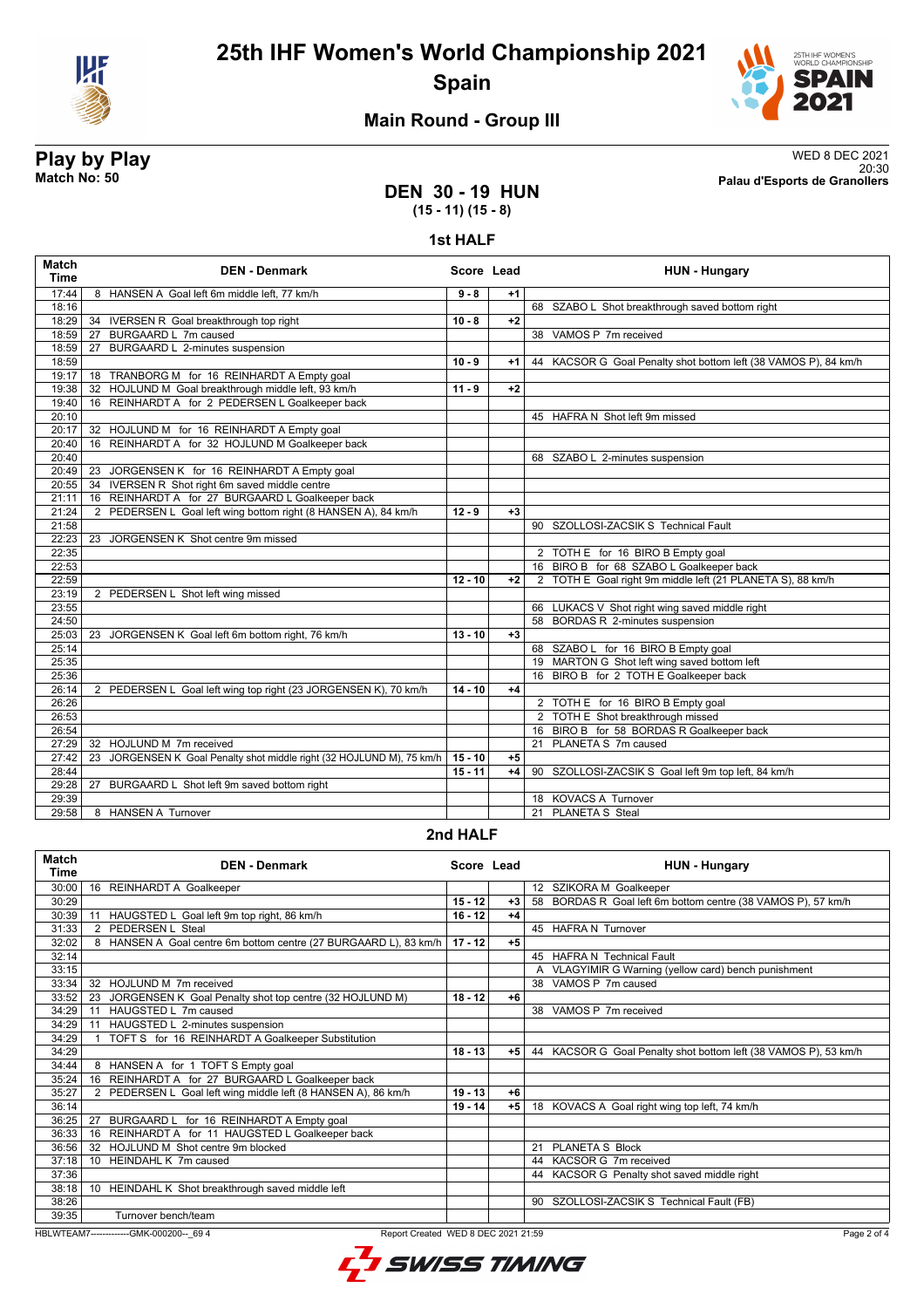



### **Main Round - Group III**

**Play by Play**<br>Match No: 50<br>Palau d'Esports de Granollers 20:30 **Match No: 50 Palau d'Esports de Granollers**

#### **DEN 30 - 19 HUN (15 - 11) (15 - 8)**

**2nd HALF**

| Match<br><b>Time</b> | <b>DEN - Denmark</b>                                                               | Score Lead           |              | <b>HUN - Hungary</b>                                           |
|----------------------|------------------------------------------------------------------------------------|----------------------|--------------|----------------------------------------------------------------|
| 40:06                | 11 HAUGSTED L Block                                                                |                      |              | 44 KACSOR G Shot right 9m blocked                              |
| 40:41                |                                                                                    |                      |              | 44 KACSOR G Shot centre 9m saved top right                     |
| 41:00                | Team timeout                                                                       |                      |              |                                                                |
| 41:02                | 34 IVERSEN R for 16 REINHARDT A Empty goal                                         |                      |              |                                                                |
| 41:26                | PEDERSEN L Goal left wing bottom right (23 JORGENSEN K), 78 km/h<br>$\overline{2}$ | $20 - 14$            | $+6$         |                                                                |
| 41:35                | 16 REINHARDT A for 31 PETERSEN S Goalkeeper back                                   |                      |              |                                                                |
| 41:59                |                                                                                    | 20 - 15<br>$21 - 15$ | $+5$<br>$+6$ | 18 KOVACS A Goal right wing middle left (38 VAMOS P), 64 km/h  |
| 42:10<br>42:38       | HAUGSTED L Goal breakthrough bottom left, 73 km/h<br>11                            |                      |              | 18 KOVACS A Shot right wing saved top left                     |
| 43:10                | 42 MOLLER M for 16 REINHARDT A Empty goal                                          |                      |              |                                                                |
| 43:14                | 42 MOLLER M Shot right 6m post                                                     |                      |              |                                                                |
| 43:15                | 16 REINHARDT A for 31 PETERSEN S Goalkeeper back                                   |                      |              |                                                                |
| 43:20                | 34 IVERSEN R Block                                                                 |                      |              | 38 VAMOS P Shot empty goal blocked                             |
| 43:23                | 31 PETERSEN S for 16 REINHARDT A Empty goal                                        |                      |              |                                                                |
| 43:50                | 16 REINHARDT A for 31 PETERSEN S Goalkeeper back                                   |                      |              |                                                                |
| 43:53                | IVERSEN R Goal breakthrough bottom centre, 70 km/h<br>34                           | 22 - 15              | $+7$         |                                                                |
| 44:08                |                                                                                    | $22 - 16$            | $+6$         | 44 KACSOR G Goal centre 9m bottom left                         |
| 44:20                | 23 JORGENSEN K Technical Fault                                                     |                      |              |                                                                |
| 45:00                | 23 JORGENSEN K Block                                                               |                      |              | 90 SZOLLOSI-ZACSIK S Shot right 9m blocked                     |
| 45:13                | 18 TRANBORG M Shot centre 9m post                                                  |                      |              |                                                                |
| 45:42<br>45:56       | 10 HEINDAHL K for 16 REINHARDT A Empty goal                                        |                      |              | 90 SZOLLOSI-ZACSIK S Shot right 6m saved bottom centre         |
| 46:34                | 42 MOLLER M Goal right 6m bottom right (23 JORGENSEN K), 53 km/h                   | $23 - 16$            | $+7$         |                                                                |
| 46:35                | 16 REINHARDT A for 31 PETERSEN S Goalkeeper back                                   |                      |              |                                                                |
| 47:05                |                                                                                    |                      |              | 38 VAMOS P Shot left 9m saved middle left                      |
| 47:19                | 10 HEINDAHL K for 16 REINHARDT A Empty goal                                        |                      |              |                                                                |
| 47:45                | 42 MOLLER M Turnover                                                               |                      |              | 23 FODOR C Steal                                               |
| 47:46                | 16 REINHARDT A for 31 PETERSEN S Goalkeeper back                                   |                      |              |                                                                |
| 47:55                | PETERSEN S for 16 REINHARDT A Empty goal<br>31                                     |                      |              |                                                                |
| 47:58                | 10 HEINDAHL K Block                                                                |                      |              | 68 SZABO L Shot centre 9m blocked                              |
| 48:32                | 34 IVERSEN R Goal breakthrough bottom centre, 69 km/h                              | $24 - 16$            | $+8$         |                                                                |
| 48:34                | 16 REINHARDT A for 42 MOLLER M Goalkeeper back                                     |                      |              |                                                                |
| 48:37                |                                                                                    |                      |              | Team timeout                                                   |
| 48:52                | 49:13 34 IVERSEN R for 16 REINHARDT A Empty goal                                   |                      |              | 11 ALBEK A Shot right 9m saved bottom left                     |
| 49:29                | 16 REINHARDT A for 31 PETERSEN S Goalkeeper back                                   |                      |              |                                                                |
| 49:30                | 10 HEINDAHL K Technical Fault                                                      |                      |              |                                                                |
| 49:37                | 10 HEINDAHL K Steal                                                                |                      |              | 2 TOTH E Turnover                                              |
| 49:51                | 25 JENSEN T Goal fast break bottom centre (10 HEINDAHL K), 52 km/h                 | $25 - 16$            | $+9$         |                                                                |
| 50:30                |                                                                                    |                      |              | 44 KACSOR G Shot centre 9m missed                              |
| 50:44                | 27 BURGAARD L for 16 REINHARDT A Empty goal                                        |                      |              |                                                                |
| 51:06                | FRIIS E 7m received<br>33                                                          |                      |              | 2 TOTH E 7m caused                                             |
| 51:06                |                                                                                    |                      |              | 2 TOTH E 2-minutes suspension                                  |
| 51:06                | JORGENSEN K Goal Penalty shot middle right (33 FRIIS E), 88 km/h<br>23             | $26 - 16$            | $+10$        |                                                                |
| 51:17<br>51:23       | 16 REINHARDT A for 31 PETERSEN S Goalkeeper back                                   |                      |              | 38 VAMOS P for 12 SZIKORA M Empty goal                         |
| 52:04                |                                                                                    |                      |              | 12 SZIKORA M for 19 MARTON G Goalkeeper back                   |
| 52:04                |                                                                                    |                      |              | 66 LUKACS V Shot right wing saved middle centre                |
|                      | 52:17 33 FRIIS E Goal flying throw top right (23 JORGENSEN K), 55 km/h             | $27 - 16$            | $+11$        |                                                                |
| 52:29                |                                                                                    |                      |              | 19 MARTON G for 12 SZIKORA M Empty goal                        |
| 52:51                |                                                                                    |                      |              | 12 SZIKORA M for 19 MARTON G Goalkeeper back                   |
| 52:54                | 23 JORGENSEN K 7m caused                                                           |                      |              | 11 ALBEK A 7m received                                         |
| 52:55                |                                                                                    | $27 - 17$            | $+10$        | 38 VAMOS P Goal Penalty shot middle left (11 ALBEK A), 64 km/h |
| 53:12                | 13 BOHME S for 16 REINHARDT A Empty goal                                           |                      |              |                                                                |
| 53:31                | JORGENSEN K Shot centre 9m post<br>23                                              |                      |              |                                                                |
| 53:57                | PETERSEN S Shot centre 9m saved middle right<br>31                                 |                      |              |                                                                |
| 53:59                | 16 REINHARDT A for 27 BURGAARD L Goalkeeper back<br>13 BOHME S 7m caused           |                      |              |                                                                |
| 54:40<br>54:47       | PETERSEN S for 16 REINHARDT A Empty goal<br>31                                     |                      |              | 2 TOTH E 7m received                                           |
| 54:52                | REINHARDT A for 42 MOLLER M Goalkeeper back<br>16                                  |                      |              |                                                                |
| 54:59                |                                                                                    |                      |              | 38 VAMOS P Penalty shot saved middle right                     |
| 55:13                | JORGENSEN K Turnover<br>23                                                         |                      |              |                                                                |
| 55:22                |                                                                                    | $27 - 18$            | +9           | 45 HAFRA N Goal empty goal middle centre, 77 km/h              |
| 55:27                | 42 MOLLER M for 16 REINHARDT A Empty goal                                          |                      |              |                                                                |
| 55:47                | Team timeout                                                                       |                      |              |                                                                |
| 55:47                | REINHARDT A for 10 HEINDAHL K Goalkeeper back<br>16                                |                      |              |                                                                |
| 56:00                | JORGENSEN K Goal left 6m top centre<br>23                                          | 28 - 18              | $+10$        |                                                                |
| 56:35                | 11 HAUGSTED L Block                                                                |                      |              | 11 ALBEK A Shot centre 9m blocked                              |